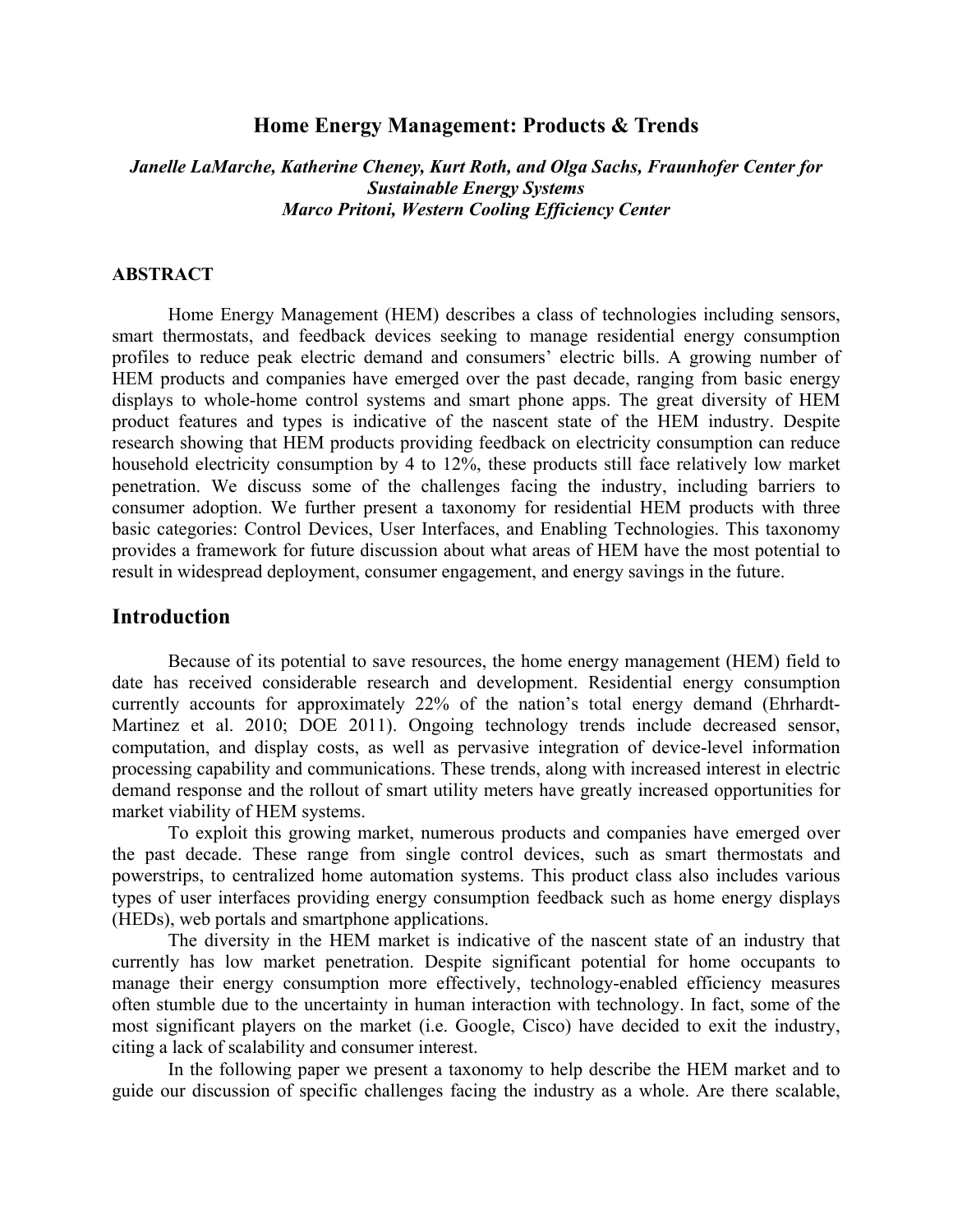effective market solutions for utilities and consumers? We further discuss general HEM product trends and classes with the highest potential for wide-scale deployment.

# **Taxonomy**

We have devised the following classification system for all types of HEM products available in the residential market. The three basic categories are:

- 1. Control Devices
- 2. User Interfaces (UI)
- 3. Enabling Technologies

These categories are meant to capture the key aspects of typical HEM devices and are not mutually exclusive, i.e. individual products may fit into multiple categories. For a list of HEM companies and products please see the Appendix. Table 1 summarizes the HEM taxonomy.

|                                                                                                                                                                                                                                                                                                                                                                                                                                     |                              | ruore II ment Tuxonom                                                                                                              |                                                                                                                                     |
|-------------------------------------------------------------------------------------------------------------------------------------------------------------------------------------------------------------------------------------------------------------------------------------------------------------------------------------------------------------------------------------------------------------------------------------|------------------------------|------------------------------------------------------------------------------------------------------------------------------------|-------------------------------------------------------------------------------------------------------------------------------------|
| Category                                                                                                                                                                                                                                                                                                                                                                                                                            |                              | <b>Description</b>                                                                                                                 | <b>Examples</b>                                                                                                                     |
| Control Devices allow the<br>consumer or utility to actively<br>control energy use, with<br>varying degrees of automation/<br>human-in-the-loop.                                                                                                                                                                                                                                                                                    | Centralized<br>Control       | Communicates<br>with multiple<br>control devices in<br>the home and<br>allows the user to<br>manage them from<br>a single location | Home automation systems,<br>whole-home lighting control<br>systems, may build on security<br>systems                                |
|                                                                                                                                                                                                                                                                                                                                                                                                                                     | Device-Level<br>Control      | User controls a<br>single device or<br>function,<br>standalone control                                                             | Lighting control with motion<br>sensors and remotes,<br>scheduling; thermostats; smart<br>plugs; smart power strips                 |
|                                                                                                                                                                                                                                                                                                                                                                                                                                     | On-Board<br>Control          | Control<br>functionality<br>integrated in the<br>device                                                                            | Smart apliances, e.g., that<br>respond to grid instability;<br>office equipment power<br>management; smart light bulbs              |
| User Interfaces (UI) provide<br>energy feedback to consumers<br>and can display both raw and<br>processed data. Raw data<br>provide basic information such<br>as real-time data on energy<br>consumption (kWh, \$/hr,<br>watts/hr, etc.). Processed data<br>give users the personal<br>significance of raw usage data<br>and how to act upon that<br>information (budgets,<br>historical comparisons, tips,<br>goal setting, etc.). | Home Energy<br>Display (HED) | Stand-alone in-<br>home display;<br>often portable                                                                                 | Many HEDs on the market<br>have compatible web<br>dashboards or are able to                                                         |
|                                                                                                                                                                                                                                                                                                                                                                                                                                     | Web Dashboard/<br>Portal     | Online interface<br>accessible from<br>any Internet-<br>enabled device                                                             | connect to third party<br>freeware. Utilities<br>implementing smart meters<br>often provide their customers<br>with web dashboards. |
|                                                                                                                                                                                                                                                                                                                                                                                                                                     | Smartphone<br>Application    | Device-specific<br>interfaces for<br>iPhones, Android<br>phones, and others.                                                       | Current roducts typically pull<br>information from an HED and<br>generate processed data (but<br>may also provide raw data).        |
|                                                                                                                                                                                                                                                                                                                                                                                                                                     | Other (e.g., TV)             |                                                                                                                                    | Multimedia approaches<br>include combinations of<br>display/web/phone feedback.                                                     |

|  |  |  |  | <b>Table 1. HEM Taxonomy</b> |
|--|--|--|--|------------------------------|
|--|--|--|--|------------------------------|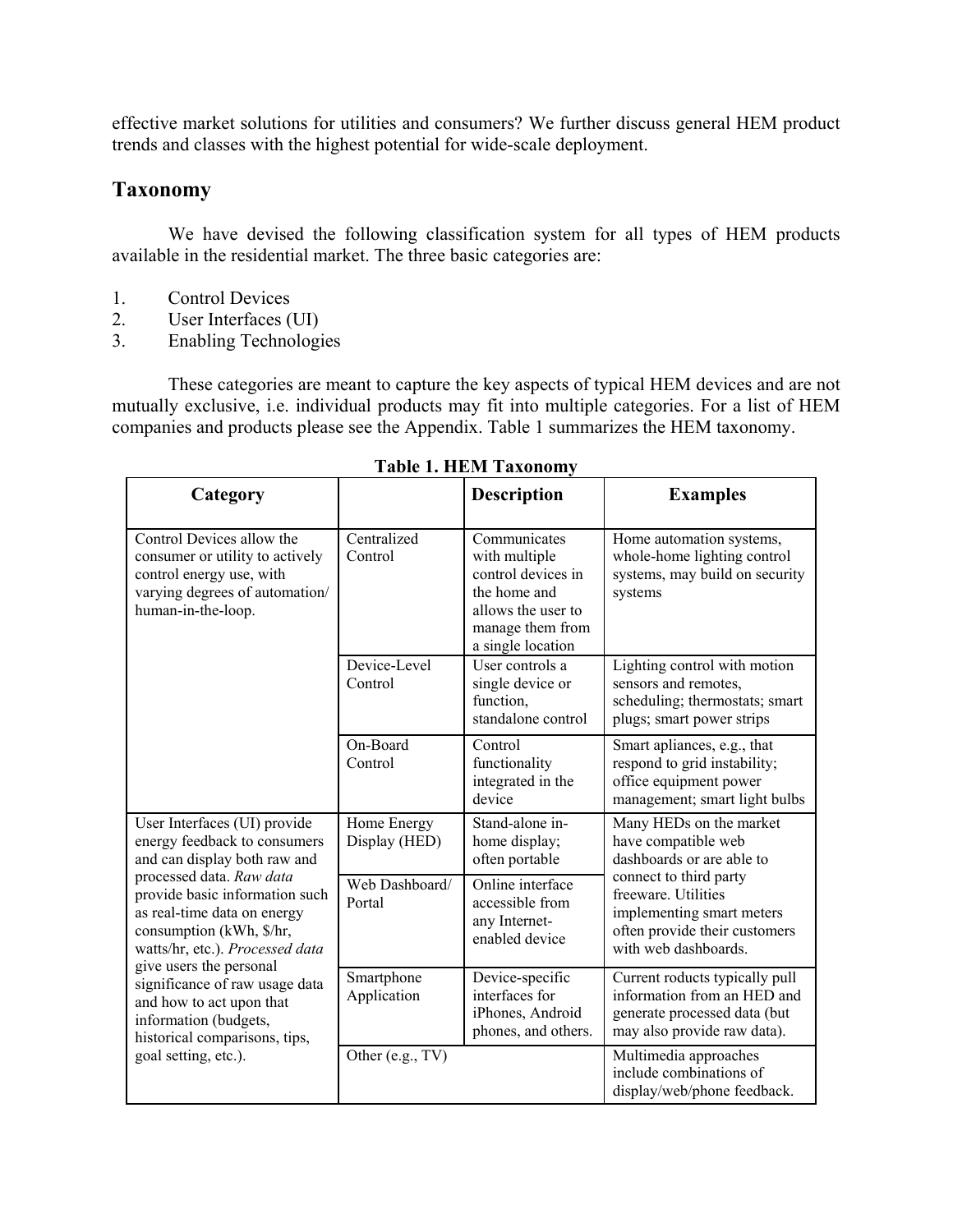| Category                                                                                                                                                              |                                   | <b>Description</b>                                                                | <b>Examples</b>                                                                    |
|-----------------------------------------------------------------------------------------------------------------------------------------------------------------------|-----------------------------------|-----------------------------------------------------------------------------------|------------------------------------------------------------------------------------|
| Enabling Technologies are the<br>underlying framework<br>supporting <i>obtaining</i> ,<br><i>processing</i> , and<br>communicating information<br>about energy usage. | Sensing                           | Acquisition of<br>dynamic variables<br>within the home<br>environment             | Smart meters, temperature<br>sensors, occupancy sensors,<br>time of day            |
|                                                                                                                                                                       | Communications                    | Physical devices<br>necessary to<br>support the<br>network                        | Gateways, range extenders,<br>local area networks, wireless<br>routers, and modems |
|                                                                                                                                                                       | Communication<br><b>Protocols</b> | Standards that<br>allow individual<br>nodes within a<br>network to<br>communicate | X10, UPB, Insteon, Z-wave,<br>ZigBee                                               |

As seen in the taxonomy, enabling technologies support acquiring and communicating energy information. While the reliability of these mechanisms is crucial for successful HEM products, their relevance to the average consumer is typically low. Importantly, there is a clear difference between feedback (UI) and control technologies. These two solutions have different behavioral and technological factors at play when it comes to consumer adoption.

Perhaps the biggest general barrier to wide-scale deployment of HEM is that consumers currently need to invest in tools (displays, software, sensors, etc.) to manage their energy consumption. Whereas some manufacturers claim that their products can help saving up to, e.g., \$200 a year, such claims may not be scientifically supported or clearly achievable for potential buyers. This interplay between human factors and HEM technology effectiveness often results in unpredictable energy savings and return on investment for HEM products. In turn, the unclear cost effectiveness of HEM systems slows uptake by consumers and energy efficiency programs.

Consumer research also suggests that the average user is not yet willing or capable of learning the necessary information to install and navigate current products (SGCC 2011). A clear example of this is that of programmable thermostats, which are typically used successfully only by approximately 50% of U.S. home occupants and do not yield clear energy savings relative to nonprogrammable thermostats (Meier et al. 2011). As shown in Table 2, the complexity of HEM devices impedes their acceptance and effective use by consumers in multiple ways. This further limits the demand for HEM technology among the general population, creating a market filled with early adopters and technology enthusiasts.

| <b>Deployment</b>            | Some HEM systems, particularly home automation systems, require |
|------------------------------|-----------------------------------------------------------------|
| Complexity                   | professional installation, increasing cost and user effort.     |
| <b>Complexity of</b>         | Centralized HEM systems and many individual devices such as     |
| Set-up/Use                   | thermostats require programming.                                |
| <b>Complexity of</b>         | HEM display devices may present information that                |
| <b>Information Presented</b> | confuses some consumers instead of enabling them.               |

# **Table 2. HEM Complexity**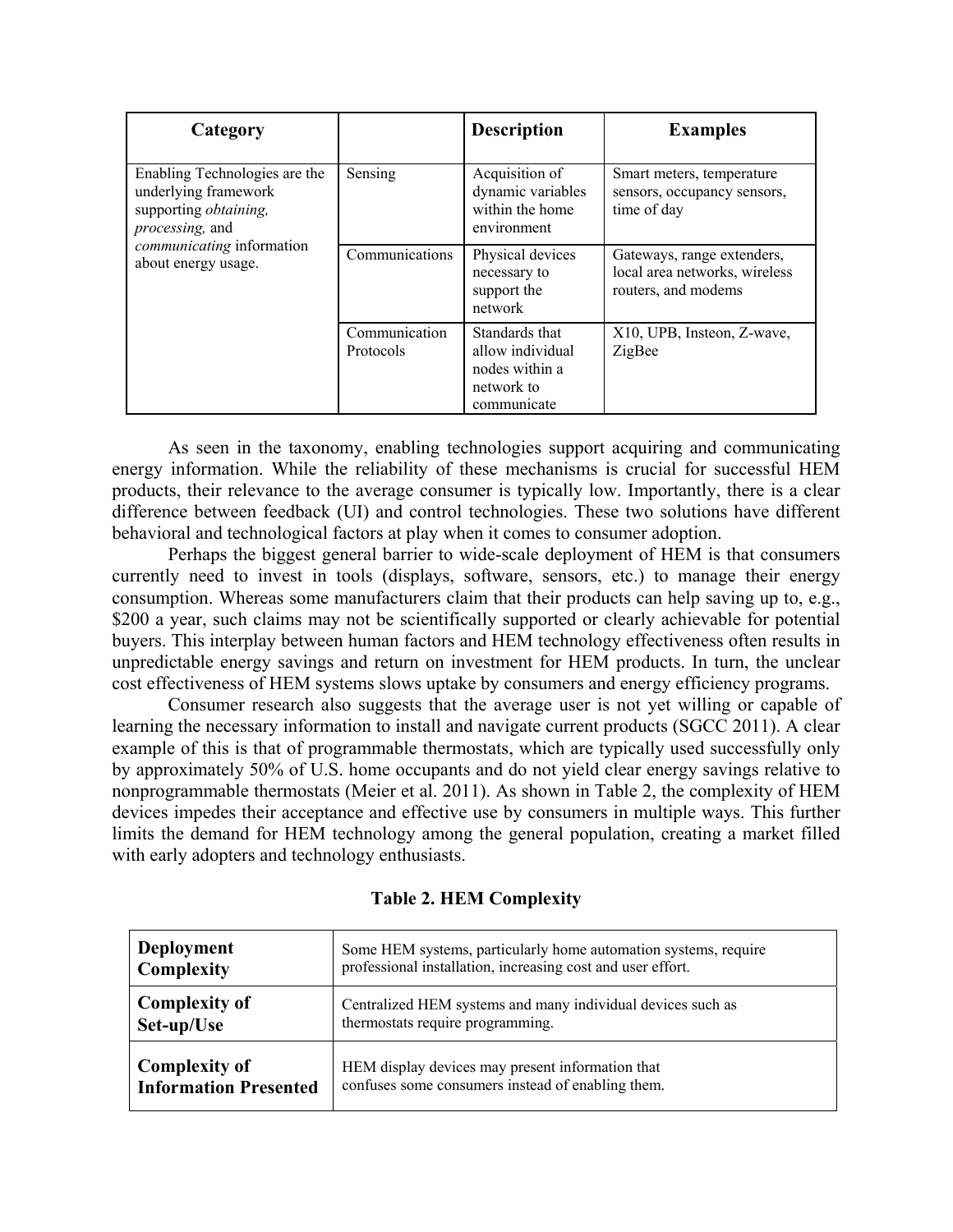# **Feedback**

One available technology for reducing residential energy consumption is providing feedback via displays. Feedback is information about the consequences of household actions that affect energy consumption (Spagnolli et al. 2011). This has been shown as an effective method of making energy information visible to consumers and results in whole-home energy savings ranging from 4-12% (Ehrhardt-Martinez et al. 2010). Importantly, engagement factors that keep the consumer interacting with such information over time need to be further understood before successful market penetration of HEM technologies can be achieved.

The presentation medium and the design of energy feedback devices are two factors that impact consumer engagement. In recent findings, users show a preference for flexibility of display medium and expect to be able to access their energy data across multiple media such as an HED, web dashboard, and smartphone application (LaMarche 2011). In addition, users place a great deal of importance on the clarity of the display interface and do not want to spend a lot of time reading text or interpreting graphs. These findings are in line with Fischer (2008) and suggest that barriers to HEM adoption can be overcome by conveying simple and intuitive information to home energy users for each step of the process from finding product specifications to post-purchase operability. Progress in user-centered interface design is also being made. Companies such as Lucid Design are also creating highly engaging displays through novel information visualization.

Products that have dominated the market in recent years include HEDs that provide raw consumption data (The Energy Detective, PowerCost Monitor, etc.). Research to date suggests that HEDs may not be able to maintain user interest and achieve persistent energy savings (Dam et al. 2010). Other third-party options are coming to market connect to HEDs and transform raw data into more relevant processed data. For example, MyEragy offers energy and cost breakdowns and allows the user to request email or SMS alerts when usage exceeds a threshold set by the user. This highlights another trend, providing multimedia data access. It is likely that a push to create sleeker smartphone applications that may remotely control and monitor energy usage will continue in 2012. This approach is extremely viable for mass markets, but until smart meters are fully deployed it is still necessary for consumers to purchase another device that acquires and posts electricity consumption data to the application. This will inhibit the success of smartphone HEM due to a significant gap between what consumers are willing to invest and what HEM costs. Our focus group participants were not willing to spend more than \$50 on HEDs and for many people the upper bound was even lower. The most basic HEDs currently available start at \$100 and can cost upwards of \$900 for more sophisticated systems. In any case, current solutions on the market such as HEDs that show only raw data at the device-level are not fulfilling the needs of most consumers and thus not scalable market solutions.

 Low adoption of current products on the market may be caused in part by a lack of actionable information specific to the occupant's own behavior. Customization is likely to become more sophisticated in the next few years with advances in networking, data acquisition, and standards in communication protocols that will allow homes to be more connected. We already see this taking shape in 'cloud' platforms aiming to connect energy providers, customers, and the devices in their homes (e.g. Tendril). The next step in successful HEM feedback includes providing more timely, and actionable, information. Already, emerging smart meters promise a tighter temporal coupling between energy usage and feedback (Froehlich et al. 2011). Companies like IBM and Oracle are pushing progress in data analytics to enable smart meters to become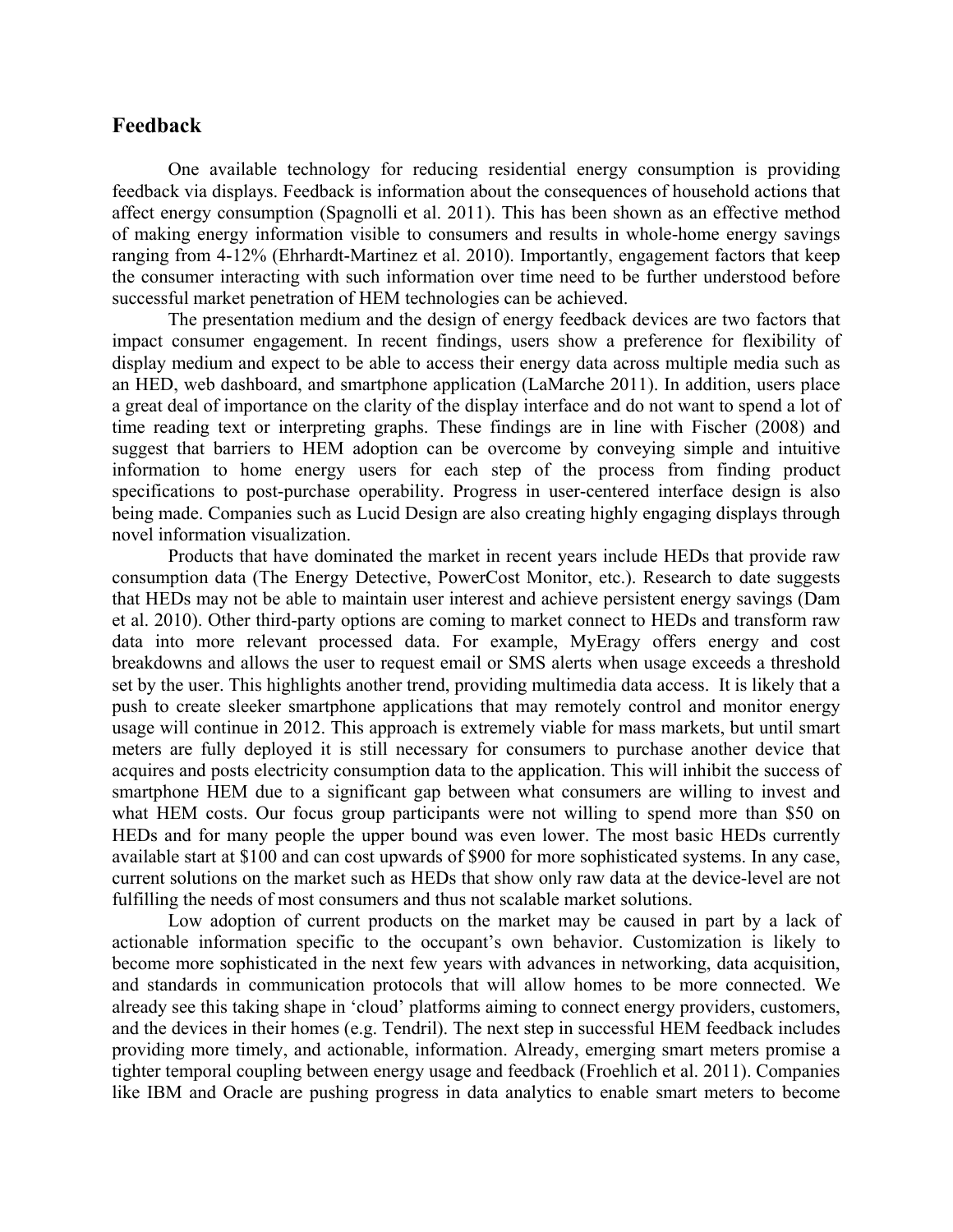more effective for both utilities and consumers. In addition, advances in disaggregation techniques could allow energy saving recommendations to leverage more detail at minimal additional cost. Disaggregated data will enable utilities to assess and prioritize energy saving potentials of various initiatives (Froehlich et al. 2011). Companies like Powerhouse Dynamics (eMonitor) offer circuit-by-circuit breakdown of energy consumption in addition to diagnostics, but at a significant consumer investment of around \$600.00 and a monthly fee. Other approaches to disaggregation, such as non-intrusive load monitoring, have proven difficult to develop reliable algorithms and often require training.

We are also seeing trends toward open access to energy data. For instance, some California utilities have launched a "Green Button" enabling utility customers to easily and quickly download their consumption data. Further, the Department of Energy has sponsored an app design competition, which allows any member of the public to submit ideas for different feedback interfaces. By empowering people in this way, it may be possible to create a more meaningful relationship between the energy consumer and their usage. Other trends in this area include embedding games or social competitions into energy dashboards. Joulebug is a social mobile game where users can earn badges for making energy efficient adjustments. People Power allows users to set energy budgets, compare their usage to state and national averages, view recommendations to lower energy bills, and take energy efficiency quizzes or post scores to Facebook.

# **Control**

Control systems hold a lot of promise for utilities and consumers that prefer not to engage with energy-related feedback technologies. However, an overarching question is the role of automation in HEM technology; to what extent should occupants be involved? While success in reducing energy use with feedback devices depends on how energy consumers interpret and act upon the information provided by HEM devices, when HEM systems are fully automated their effectiveness depends, rather, on the balance between preserving human trust in the technology while allowing occupants to exercise control over them if they so desire (see Parasuraman & Riley 1997). It is critical that automation of tasks be carried out in a way that does not inconvenience inhabitants (e.g., inadvertently shutting down devices still in use, diagnosing false positives).

 Because of its potential to manage electricity consumption and demand for multiple end uses, centralized home automation is an integral HEM subsector. Erhardt-Martinez et al. (2010) states that the future of HEM is likely to involve a complex network of wireless, consumercontrolled, home automation "set and forget" systems. This is evident in the new generation of smart thermostat devices that have appeared on the market and communicate via the home area network. For example, the Nest returns to the adjustable ring design of earlier thermostats and uses interaction history and sensor inputs to learn heating and cooling preferences. Moreover, feedback companies such as Opower are partnering with control-based companies like Honeywell to create a more effective wireless thermostat with HVAC feedback capabilities. These are examples of how innovative design and product aesthetics could rapidly alter the HEM marketplace.

Leveraging HEM with home entertainment and networking is another trend in HEM controls. Verizon, for example, recently launched a commercial-scale home automation line of business, by offering energy management and security to their customers via subscription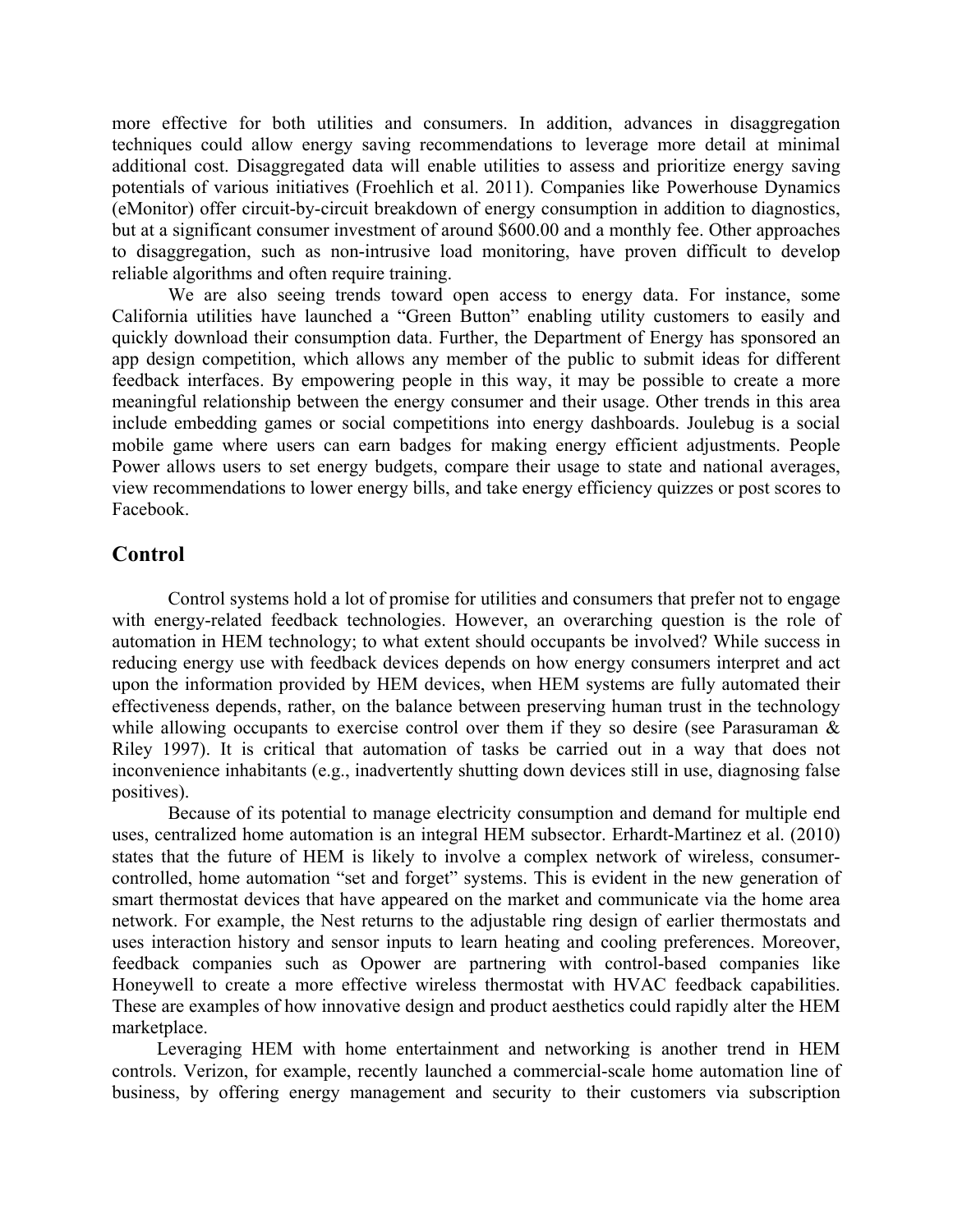services. In addition, design innovators like EnergyHub are creating software platforms that can function in embedded systems like TVs, home security, or smart thermostats. Embedding energy monitoring functionality into pre-existing household systems, or adding non-energy benefits like security or comfort, will likely be the types of features that appeal to a much wider audience.

As it stands, many companies with centralized control capabilities suffer from 'vaporware,' i.e., products in the early stages of development that are not typically available for purchase. Intel and Microsoft have debuted proof of concepts for HEM consoles that will have their own 'stores' where users can add apps that compatible with devices in their homes. This approach is extremely viable for user customization and engagement; however, these products were not yet available at the time of this paper. Vague specifications on pricing, release date, and full home requirements for models are barriers for consumers looking for information about HEM control products online.

Other companies like Control4 provide users with one centralized hub for managing all automated aspects of their home. GE also has launched their "Nucleus home energy manager," which has similar functionality to Control4 and can also control GE home appliances with builtin communication capabilities. Users decide what aspects of their home to control and can add on more functionality for an increased price. These home systems move towards homogenous home control, but despite their innovative features their cost (Control4 up to \$5,000.00 with installation, GE requiring consumer investment in specific appliances) prevents them from delivering widespread adoption outside of the luxury market.

Plug-level solutions offer monitoring, control, and even automation at the level of individual sockets (see Ecos 2009). For example, smart power strips such as the Belkin Conserve also have a "control" appliance that automatically turns off all of the other plugged-in devices when the control appliance is turned off. Products such as this might be a way for users to transition into a home automation lifestyle with minimal investment (products in this class range from about \$20-\$200), making outlet solutions one scalable way to provide preliminary control capabilities for users. However, awareness for this product class will need to be raised before such market adoption can take place, as we found approximately 75% of survey respondents had not heard of smartstrips.

The next steps in successful HEM control products will include larger efforts particularly in the area of demand response. This is an appealing area for utilities want to mitigate peak loads, but may be less appealing for consumers who could be worried about inconvenience, personal privacy, or security. Nevertheless, such features would take advantage of low-cost electricity data from smart meters, benefitting utilities and consumers. While smart meter technologies are still not the norm for most homeowners in the United States, some appliance companies like Whirlpool are developing appliances that do not need a smart meter. For example, Whirlpool's smart dryers incorporate an embedded system to sense and respond to grid distress by cycling heat on and off.

At this point, further fieldwork is needed to understand market opportunities in home automation as it relates to consumer acceptance. It is still unclear whether consumers will be willing to invest larger amounts of money in such products unless incentive is offered or until return on investment can be successfully demonstrated.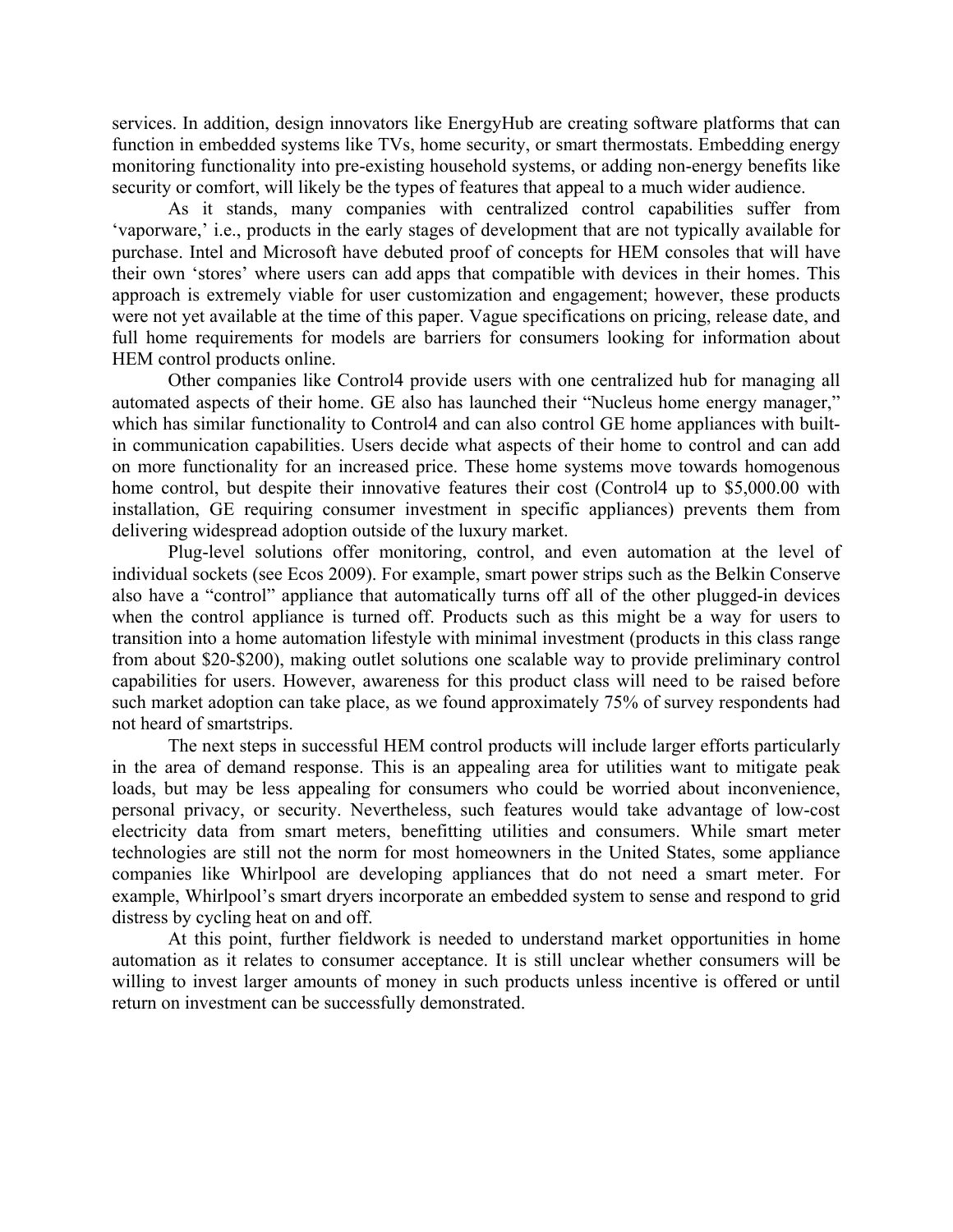# **Conclusions**

HEM technologies hold great promise to make home occupants' life both more comfortable and sustainable. But, for any HEM system to achieve mass-market penetration, the industry must overcome current challenges for easily selling, installing, managing, and securing HEM solutions (Cisco 2010). As we have expressed throughout this paper, research on market scalability will need to address data acquisition barriers to providing actionable and reliable information, as well as maintaining customer engagement and satisfaction.

We have seen that many products that exist currently in raw user interface, particularly in the HED medium, do not fulfill the needs of most consumers who desire an intuitive and flexible feedback approach. Also, while it is accepted that people react to energy efficiency products and measures very differently, the cost, ease of use, and product complexity need to be significantly improved before large-scale adoption is feasible. There is still a clear need for more research feedback design as an important parameter for occupant motivation.

We have also seen great promise in device-level controls particularly in new welldesigned smart thermostats, and plug-level controls that provide basic home automation without significant consumer investments. Finally, we see widespread development in device-level home automation and demand response to mitigate peak loads; areas that will possibly change the centralized and on-board control consumer markets in a few years.

Rigorous evaluation of the energy savings potential per end-use for different HEM types is crucial for the future of both feedback and control technologies. If utilities could reliably incorporate proven cost-effective HEM solutions into their energy efficiency programs, this could help the HEM market achieve scale, lowering product costs overall. This goal is clearly within reach, but cannot be achieved only via technological advancement. Human factors play a crucial role in determining the market success of this class of products.

#### **References**

- Cisco. 2010. "Bringing the Smart Grid Into the Home: The Value of Home Energy Management for Utilities." Cisco Systems, Inc. White Paper.
- DOE. 2011. "2010 Buildings Energy Data Book." Prepared for the Building Technologies Program, Energy Efficiency and Renewable Energy, U.S. Department of Energy by D&R International, Ltd. March.
- Ecos. 2009. "Smart Plug Strips." Ecos Draft Report.
- Ehrhardt-Martinez, K., Donnelly, K.A., Laitner, J.A. 2010. "Advanced Metering Initiatives and Residential Feedback Programs: A Meta-Review for Household Electricity-Saving Opportunities." Prepared for American Council for an Energy-Efficient Economy, Washington, DC.
- Fischer, C. 2008. "Feedback on household electricity consumption: a tool for saving energy?" *Energy Efficiency*, 1(1): 79–104.
- Froehlich, J., Larson, E., Gupta, S., Cohn, G., Reynolds, M., & Patel, S. 2011. "Disaggregated End-Use Energy Sensing for the Smart Grid." *IEEE Pervasive Computing,* 10(1): 28-39.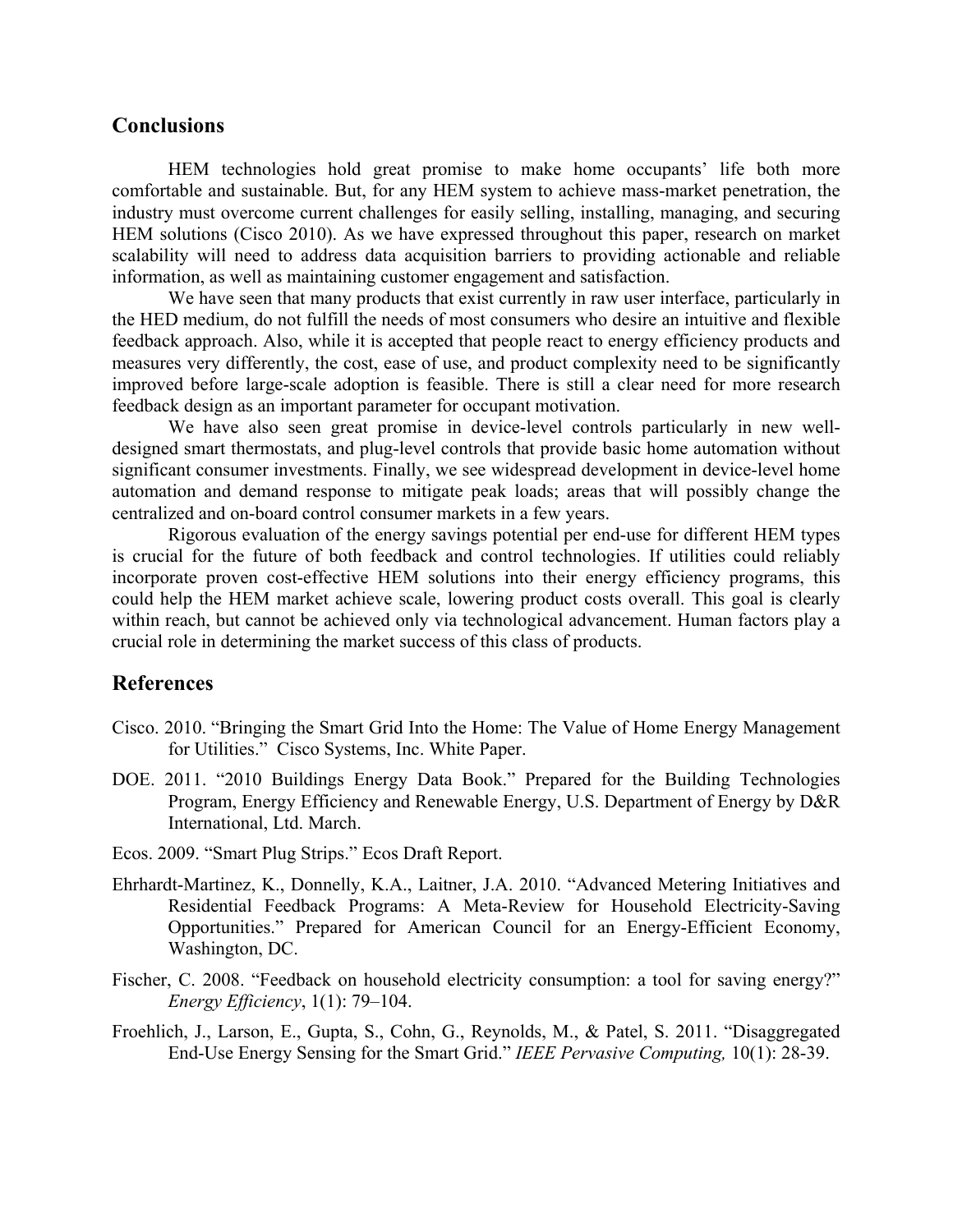- LaMarche, J. 2011. "The influence of display medium and design on energy-saving technology adoption." Talk presented at: 5th Annual Behavior, Energy, & Climate Change Conference, Washington, DC.
- LaMarche, J., Cheney, K., Christian, S., & Roth, K. 2011. "Home Energy Management Products & Trends." Internal Report. Available at: Home Energy Management Products & Trends.
- Meier, A., Aragon, C., Peffer, T., Perry, D., Pritoni, M. 2011. "Usability of residential thermostats: Preliminary investigations." *Building and Environment* 46: 1891-1898.
- Parasuraman, R., Riley, V. 1997. "Humans and Automation: Use, Misuse, Disuse, Abuse". *Human Factors*, 39 (2): 230-253.
- SGCC. 2011. "2011 State of the Consumer Report". Smart Grid Consumer Collaborative (SGCC).
- Spagnolli, A., Corradi, N., Gamberini, L., Hoggan, E. E., Jacucci, G., Katzeff, C., Broms, L. & Jönsson, L. 2011. "Eco-Feedback on the Go: Motivating Energy Awareness." *IEEE Computer* 44 (5): 38-45.
- van Dam, S.S., Bakker, C.A., van Hal, J.D.M. 2010. "Home energy monitors: impact over the medium-term." *Building Research & Information* 38(5): 458-469.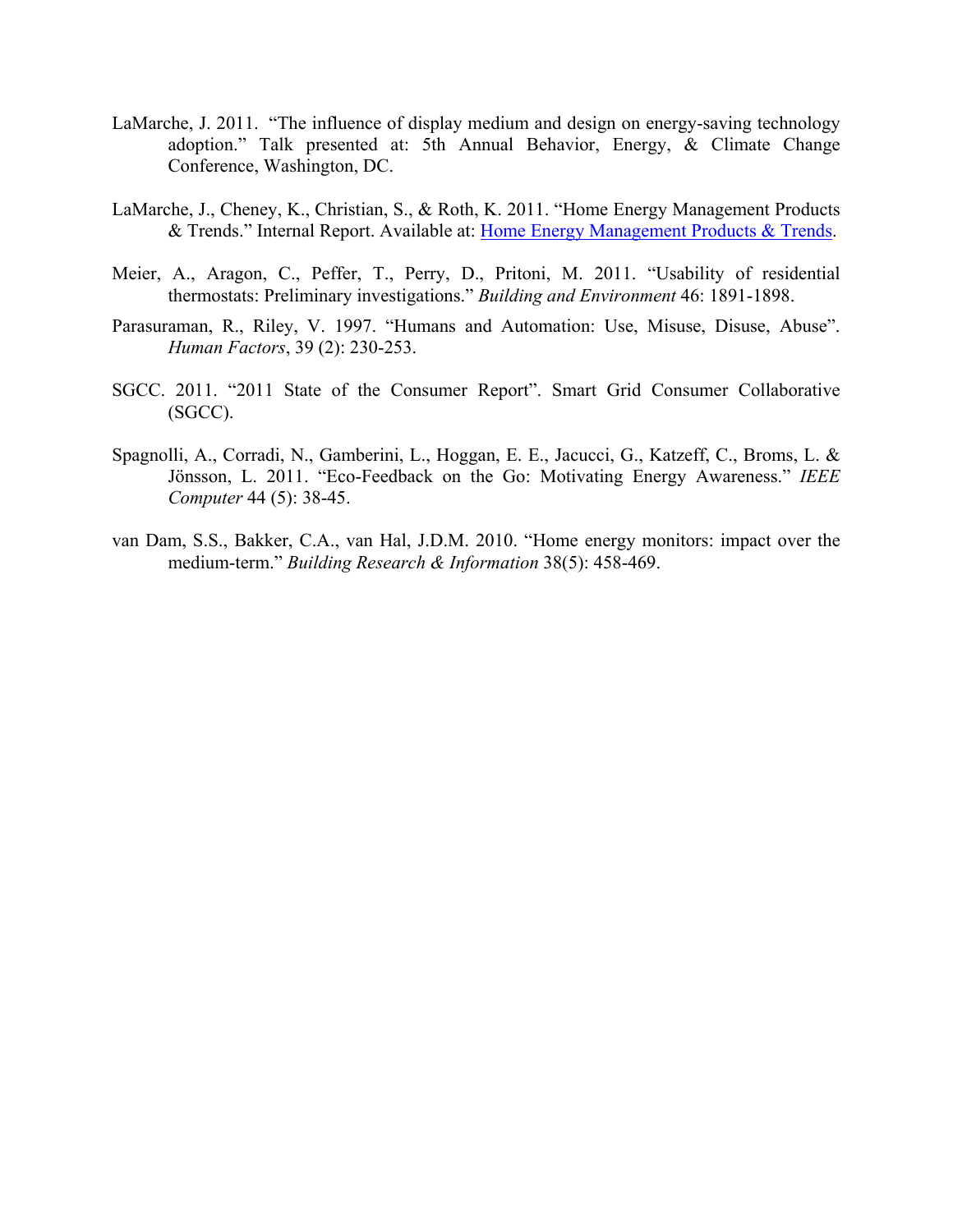#### **APPENDIX**

This appendix alphabetically lists companies that have HEM offerings, their taxonomic category, and what kind of HEM products they offer. For details regarding pricing and extended functionalities see LaMarche et al. (2011). Note that 'Availability' refers to access of products on the consumer market.

| Company                    | <b>Taxonomic</b><br>Category                    | <b>Product Listing</b>                                                                  | <b>Availability</b>           | <b>Target</b><br><b>Market</b>     |
|----------------------------|-------------------------------------------------|-----------------------------------------------------------------------------------------|-------------------------------|------------------------------------|
| 2 Save<br>Energy           | UI; multimedia                                  | OWL, OWL Micro displays,<br>OWL intuition-e software                                    | Yes                           | Residential                        |
| <b>ADT</b>                 | Control; centralized /<br>UI; phone             | ADT Pulse security and home<br>automation system with<br>feedback application           | Through dealer                | Residential                        |
| AlertMe                    | UI; multimedia                                  | SmartEnergy display and<br>software suite                                               | Yes, in UK                    | Residential                        |
| Ambient<br>Devices         | UI; HED                                         | Energy Orb, Energy Joule<br>displays                                                    | Through Consumer<br>Powerline | Utilities                          |
| AzTech                     | UI: HED                                         | AzTech In Home Display                                                                  | N <sub>0</sub>                | <b>Utilities</b>                   |
| Belkin                     | Control; device-level /<br>UI; HED              | Conserve series for plug<br>monitoring and control                                      | Yes                           | Residential                        |
| <b>Black</b> and<br>Decker | UI; HED                                         | Home Power Monitor                                                                      | Yes                           | Residential                        |
| Blueline<br>Innovations    | UI; multimedia                                  | PowerCost monitor, PlotWatt<br>software for third party posting                         | Yes                           | Residential                        |
| <b>Brultech</b>            | UI; HED                                         | ECM-1240 Home Monitor                                                                   | Yes                           | Residential                        |
| Control4                   | Control; device level /<br>Control; centralized | Remote control lighting, smart<br>thermostat, home automation<br>hub, entertainment     | Through dealer                | Residential                        |
| <b>Current Cost</b><br>Ltd | UI; multimedia                                  | ENVI, EnviR, TREC displays<br>with feedback software, IAMs<br>individual outlet monitor | Yes                           | Residential                        |
| Digi                       | Control; device-level                           | Smart powerstrip                                                                        | Yes                           | Residential                        |
| <b>DIY</b><br><b>KYOTO</b> | UI; multimedia                                  | Wattson display, Homes<br>software                                                      | Yes, but not U.S.             | Residential                        |
| Eco-eye                    | UI; HED                                         | Elite 200, Eco-Eye Mini<br>displays, Plug-in individual<br>outlet monitor               | Yes, but not U.S.             | Residential                        |
| Ecobee                     | Control; device-level /<br>UI; web/phone        | Smart thermostat with feedback<br>software                                              | Through contractors           | <b>Utilities</b>                   |
| EcoDog Inc                 | UI; HED                                         | FIDO home energy monitor                                                                | Yes                           | Residential                        |
| Efergy                     | UI; HED / Control;<br>device-level              | Elite, E2 displays, remote-<br>control powerstrip and outlet<br>monitors                | Yes                           | Residential                        |
| eGauge                     | UI; web                                         | eGauge monitoring kit                                                                   | Yes                           | Resdential                         |
| Energate                   | Control; device-level /<br>UI; HED              | <b>Energate Companion smart</b><br>thermostat and energy manager                        | N <sub>0</sub>                | Utilities,<br>Service<br>Providers |
| Ener\$ave                  | UI; web                                         | Third party posting software                                                            | Yes                           | Residential                        |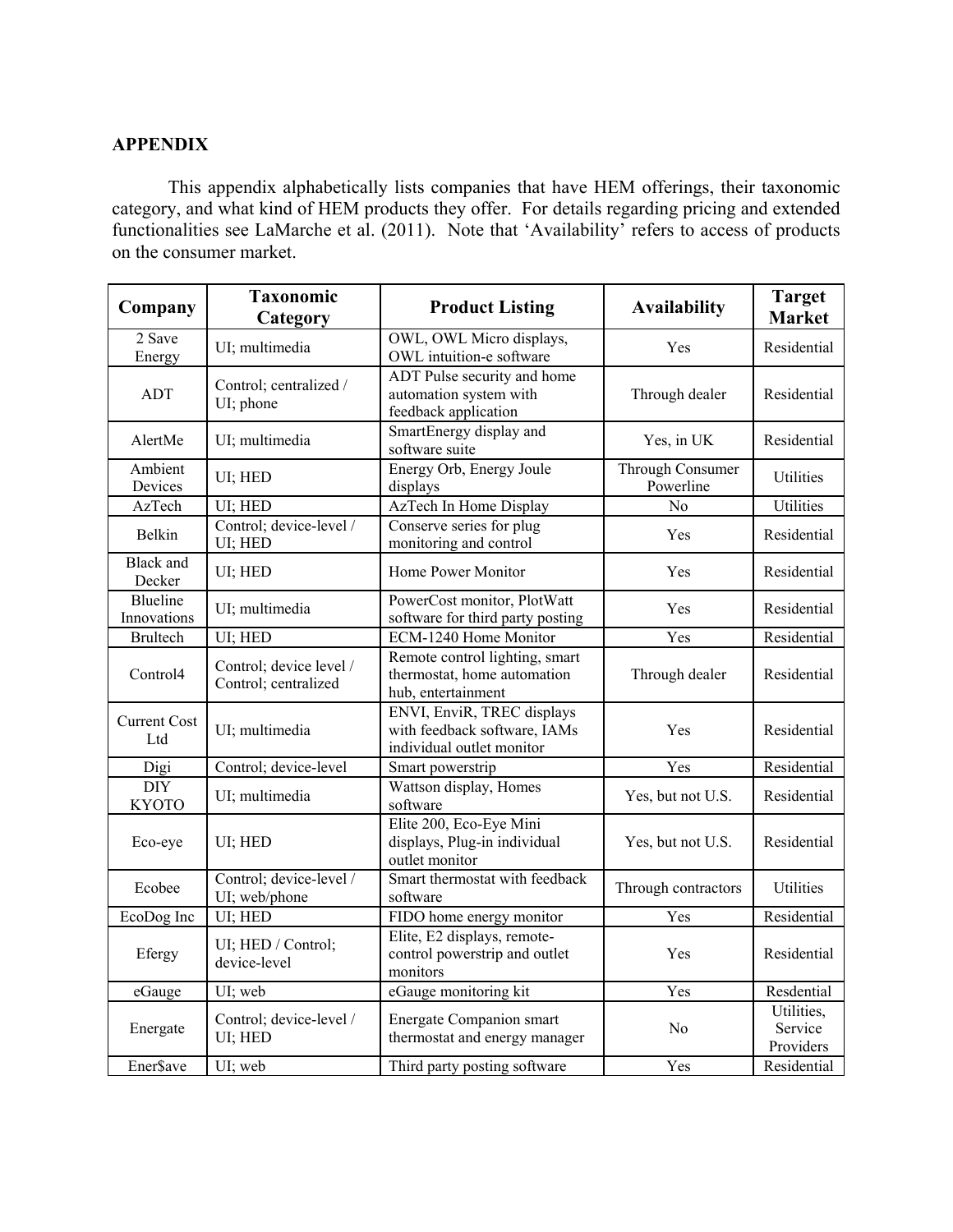| Company                    | <b>Taxonomic</b><br>Category                                        | <b>Product Listing</b>                                                                                | <b>Availability</b>              | <b>Target</b><br><b>Market</b>                     |
|----------------------------|---------------------------------------------------------------------|-------------------------------------------------------------------------------------------------------|----------------------------------|----------------------------------------------------|
| Energy Inc                 | UI; multimedia                                                      | TED-5000, TED-1000 displays,<br>Ted-O-Meter, Footprints<br>software                                   | Yes                              | Residential                                        |
| Energy Hub                 | Control; device-level /<br>UI; multimedia /<br>Control; centralized | Smart thermostat, smartplug<br>solutions, Energy Hub home<br>base with feedback and software<br>suite | Yes, but varies by<br>product    | Residential,<br>Utilities,<br>Service<br>Providers |
| Eragy                      | UI; web                                                             | Third party posting software                                                                          | Yes                              | Residential                                        |
| GE                         | Control; centralized /<br>UI; multimedia                            | Suite of appliance controls,<br>smart thermostat, multimedia<br>feedback with centralized hub         | N <sub>0</sub>                   | Utilities                                          |
| Google                     | Control; on-board                                                   | Android-controlled lighting                                                                           | N <sub>0</sub>                   | Residential                                        |
| Green<br>Energy<br>Options | UI; multimedia                                                      | GEO In Home Displays ranging<br>from basic to advanced in<br>feedback capabilities                    | No                               | Utilities                                          |
| <b>HAI</b>                 | Control; centralized /<br>Control; device-level /<br>UI; web/phone  | Home lighting control system,<br>thermostats, appliance modules<br>with feedback software             | Yes                              | Residential                                        |
| Honeywell                  | Control; device-level                                               | Programmable and smart<br>thermostats                                                                 | Yes                              | Residential                                        |
| iControl                   | UI; web/phone /<br>Control; device-level                            | OpenHome software platform,<br>smart thermostat                                                       | No                               | Utilities,<br>Service<br>Providers                 |
| Intel                      | Control; centralized /<br>UI; HED                                   | Home energy management<br>console with feedback and home<br>automation                                | N <sub>0</sub>                   | Residential                                        |
| Joulebug                   | UI; phone                                                           | Feedback application                                                                                  | Yes                              | Residential                                        |
| Kamstrup                   | UI; phone                                                           | Feedback application                                                                                  | Yes                              | Utilities                                          |
| Landis +<br>Gyr            | UI; HED                                                             | ecoMeter display                                                                                      | No                               | Service<br>Providers                               |
| LG                         | Control; on-board                                                   | THINQ smart appliances                                                                                | No                               | Residential                                        |
| Lucid<br>Design            | UI; multimedia                                                      | NETWORK and KIOSK<br>feedback displays for third party<br>posting                                     | Through<br>representative        | Utilities,<br>Service<br>Providers                 |
| Lutron                     | Control; device-level                                               | Lighting controls                                                                                     | Yes                              | Residential                                        |
| Microsoft                  | Control; centralized /<br>UI; HED                                   | HomeOS console with feedback<br>and home automation                                                   | N <sub>0</sub>                   | Residential                                        |
| Motorola                   | Control; centralized /<br>UI; multimedia                            | 4Home platform with lighting<br>control, home automation and<br>entertainment                         | N <sub>0</sub>                   | Service<br>Providers                               |
| Navetas                    | UI; multimedia                                                      | Navetas energy display and<br>smart hub with feedback<br>applications                                 | No                               | Residential                                        |
| Nest                       | Control; device-level /<br>UI; multimedia                           | Smart thermostat with control<br>and monitoring sofware                                               | Yes                              | Residential                                        |
| Onzo                       | UI; HED                                                             | Onzo display                                                                                          | Yes, only in UK                  | Residential,<br>Utilities                          |
| OPower                     | UI; web/phone /<br>Control; device-level                            | Suite of feedback applications,<br>smart thermostat with HVAC<br>feedback                             | Yes, but not smart<br>thermostat | Residential,<br>Utilities                          |